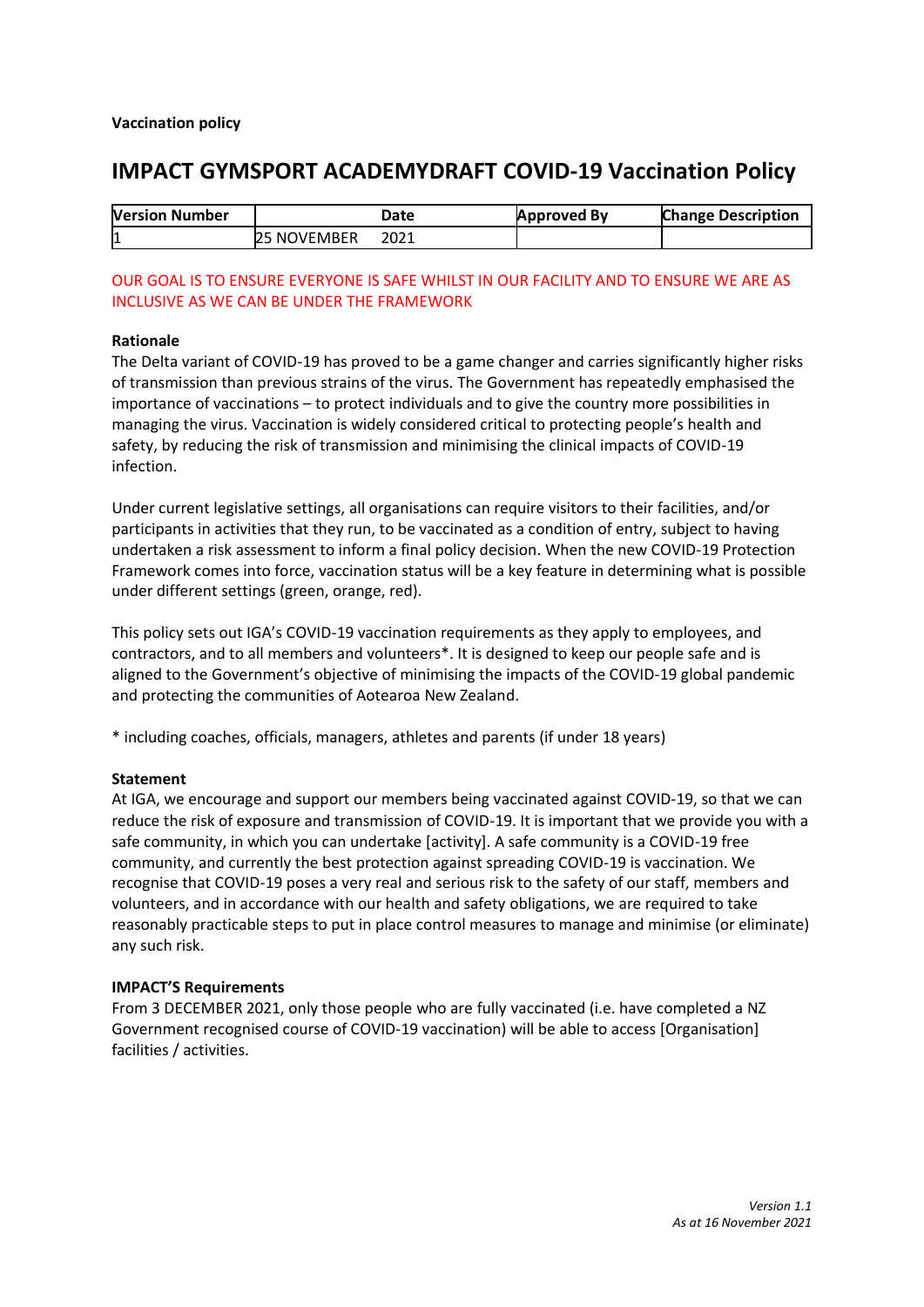As a result of the risk assessment undertaken by IMPACT, employees and contractors who perform certain roles will be required to have completed a NZ Government recognised course of COVID-19 vaccination, as those roles have been assessed as putting the person performing it at an increased risk of contracting or transmitting COVID-19, and that risk cannot be safely managed with other control measures.

IMPACT will require proof of vaccination prior to entry to Impact's facility and activities. This will include digital COVID-19 Vaccination Certificates when these are available.

## **Vaccination Status**

Where vaccinations are required, Impact may ask individuals to disclose, and/or provide proof of, their vaccination status. Information regarding vaccination status is collected for the purposes of our health and safety management planning, implementing this policy, and to identify any relevant support measures (related to Covid-19). Impact will hold this information in accordance with the Privacy Act 2020.

You are not required to give this information and if you choose not to provide proof of having received the vaccine, or do not wish to disclose your vaccination status then we will respect your personal choice and right to that privacy. In the interests of health and safety, those unable or unwilling to provide proof of vaccination when requested, will be treated as though they have not been vaccinated.

## **Exemptions**

Impact respects the rights of individuals to choose whether to be vaccinated, and acknowledges that there may be medical or other reasons or circumstances, for not being vaccinated, for which you may seek an exemption. Where an employee or contractor seeks an exemption from the requirement to be vaccinated, [Organisation] may require them to provide confirmation of this, which may include a letter from their medical practitioner or religious leader.

If, in future, a role within Impact Gymsport Academy is required to be performed by a vaccinated person under the COVID-19 Public Health Response (Vaccinations) Order 2021, exemptions to the COVID-19 vaccine will be subject to that Order. Currently, exemptions under the Order require a suitably qualified medical practitioner or nurse practitioner to apply to the Ministry of Health on an employee's behalf, on the grounds that the employee meets the specified exemption criteria.

Even where an exemption from being vaccinated is obtained by an individual, Impact may have to determine whether it still safely manage the relevant risks posed by that individual not being vaccinated, and whether any accommodations can be made.

Impact will work with those people who are not vaccinated on a case-by-case basis, respectfully and in good faith to explore options and try and find a way forward.

- For Impact employees this may involve steps such as working from home, providing alternative duties, or redeployment where practical, but depending on the role, this may not always be possible. Termination of employment is also an option, but this will be used as a last resort, and only after Impact Gymsport Academy has explored and considered other alternative options first.
- For Impact members (including coaches, officials, athletes, parents and other visitors), this is likely to be more challenging given the nature of our settings and operations. As a result, unvaccinated members should expect to be denied entry or participation rights as a result of their non-vaccinated status.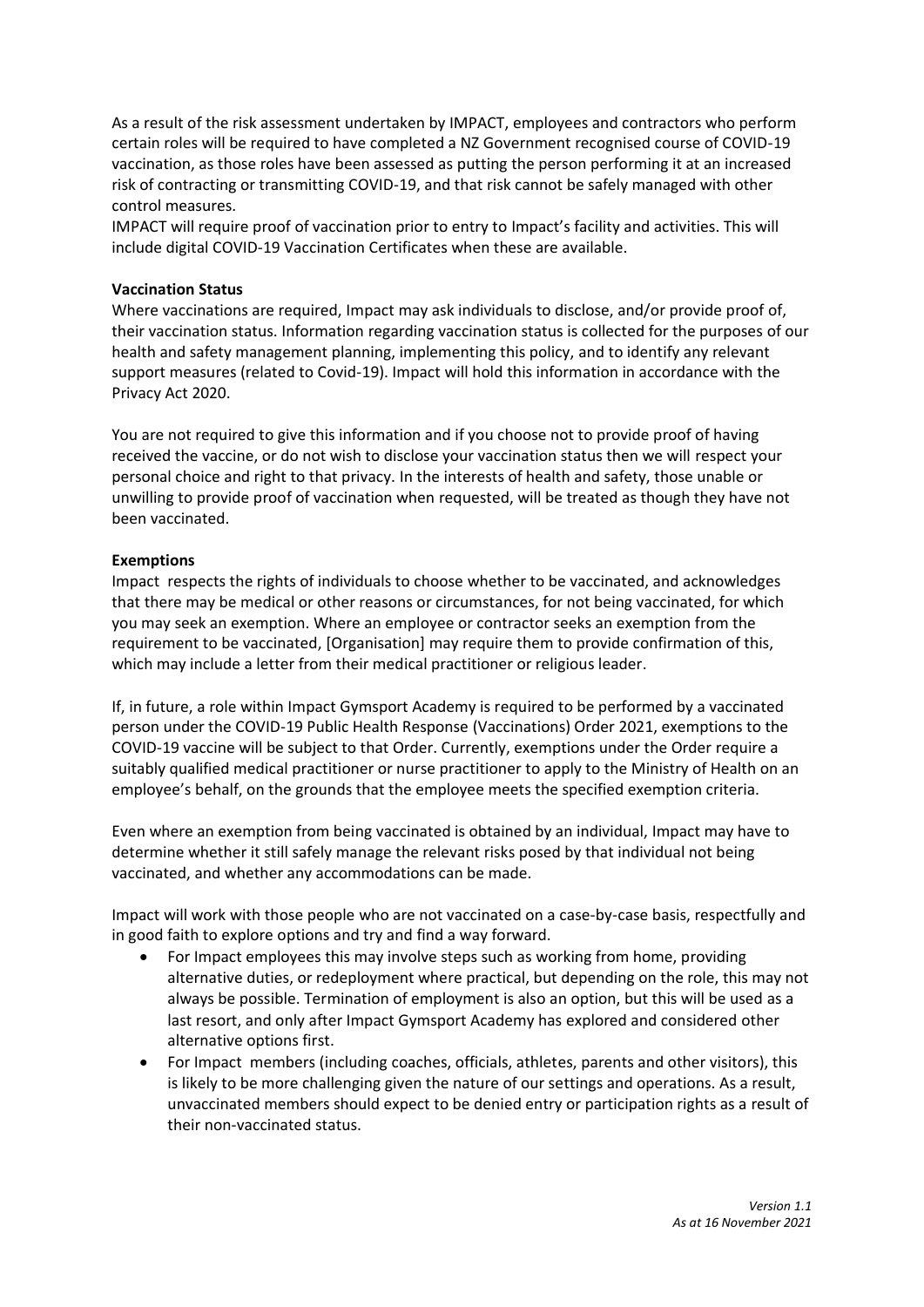# **Additional Measures**

In addition to this policy, Impact will maintain a range of appropriate and complementary measures in its facilities / activities to further minimise the risks associated with COVID-19, as well as following all guidance set out in the legislation and public health guidance.

The conditions of entry before coming to the facility or taking part in activities include:

- Stay home if unwell
- You must have produced evidence that you are fully vaccinated to gain access to our [facility/activities]
- You must wear a mask at all times except when being active
- Wash or sanitise hands before entering the facility/activities and when moving through different areas
- Scan your QR code every time you enter facility or at activities
- You must abide by any distancing requirements that apply e.g. 1m at Red level

The COVID-19 health questions that will need to be answered include:

- You do not have any symptoms associated with COVID-19 (e.g. fever, cough, sore throat, shortness of breath, sneezing/runny nose or loss of sense of smell)
- You are fully vaccinated against COVID-19
- You do not have COVID-19 nor are you awaiting the results from being tested for COVID-19
- You have not been in contact with any known or suspected cases of COVID-19 in the past 14 days
- You have not returned, or been in contact with anyone else who has returned, from overseas in the past 14 days

Impact Gymsport Academy acknowledges that best practice in the minimisation and mitigation of the impacts of COVID-19 is evolving rapidly (e.g. the potential introduction of rapid antigen testing). Given this, [Organisation] confirms to its members its intention to work in good faith, as new information and recommendations come to hand, and to do its utmost to introduce the latest and complementary measures to further minimise risks.

Impact Gymsport Academy notes that this policy is based upon the information currently available from Government and is subject to change as we learn and understand more about how New Zealand manages the fight against COVID-19 in our communities and workplaces. In addition, the Government may mandate that Impact Gymsport Academy take certain steps. This policy may be revoked, amended or replaced at Impact Gymsport Academy's sole discretion on reasonable notice in the circumstances at that time.